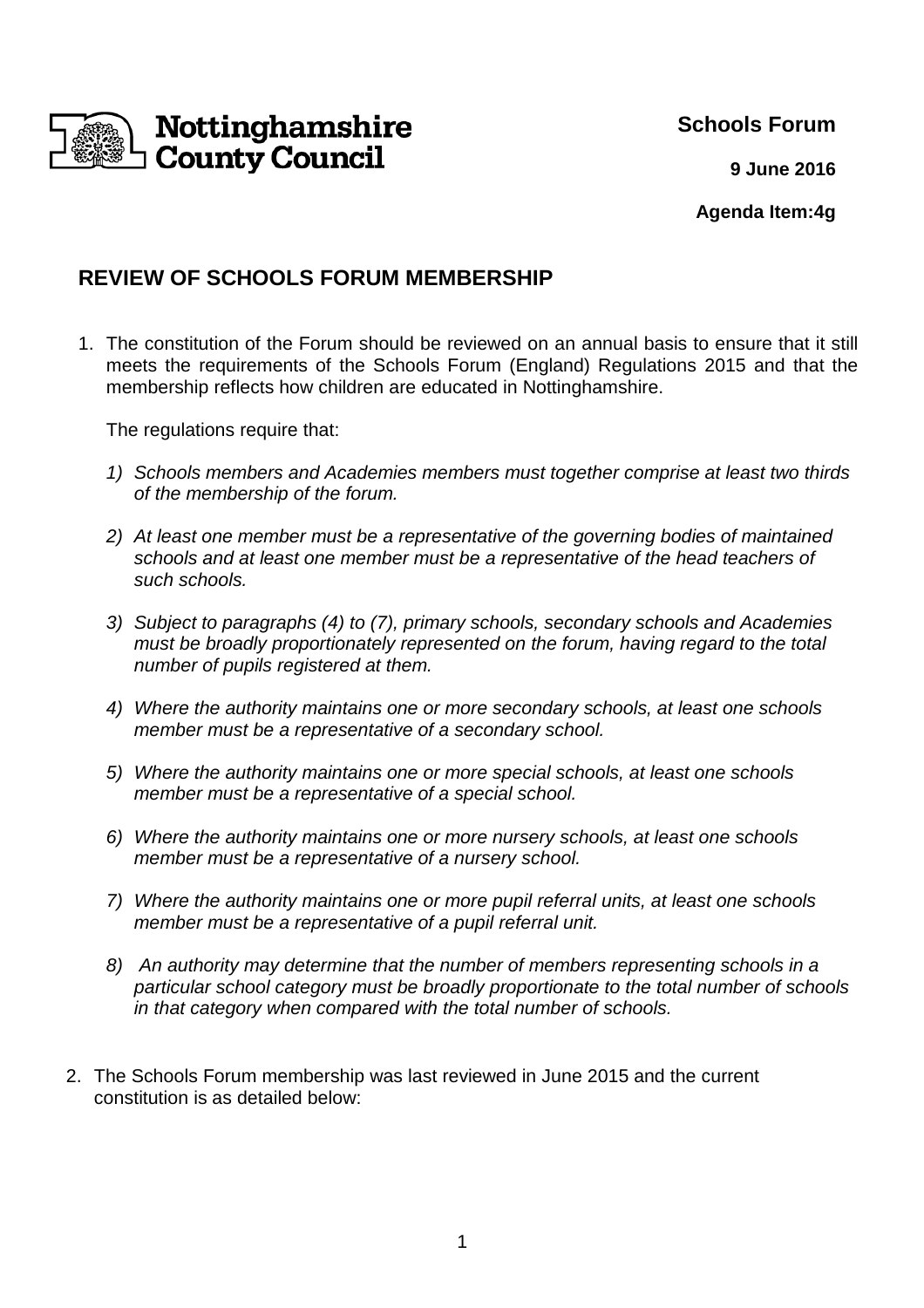School and Academy membership (based on pupil population)

- 7 maintained primary Head teachers
- 1 maintained secondary Head teacher
- 6 academy Head teachers
- 1 maintained special school Head Teacher
- 1 academy special school representative
- 5 governor representatives (minimum 1 maintained primary, 1 maintained secondary, 1 academy and 1 special school governor)

Non-school membership

- 1 16-19 institution representative (non-school or academy)
- 2 PVI representatives
- 2 Diocesan representatives
- 2 Trade Union representatives (teaching & non-teaching)

#### **Total membership: 28**

3. This membership was based on pupil data extracted from the October 2014 census and has now been updated to reflect the latest data from the October 2015 census in the following table:

| <b>Sector</b>          | <b>Number</b><br>Οf | <b>October</b><br>2014 | $\frac{9}{6}$ | <b>Number</b><br>Οf | October<br>2014 | $\%$ |
|------------------------|---------------------|------------------------|---------------|---------------------|-----------------|------|
|                        | <b>Schools</b>      | <b>Census</b>          |               | <b>Schools</b>      | <b>Census</b>   |      |
| Primary – maintained   | 246                 | 52,115                 | 52            | 239                 | 51,269          | 50   |
| Secondary - maintained | 5                   | 3.941                  | 4             | 5                   | 3,897           | 4    |
| Primary - academy      | 35                  | 9,598                  | 8             | 42                  | 11,942          | 11   |
| Secondary - academy    | 41                  | 35,700                 | 36            | 41                  | 35,741          | 35   |
|                        | 327                 | 101,354                | 100           | 327                 | 102,849         | 100  |

- 4. The membership for maintained primary and academy members is based on a pupil population ratio and although there has been a 2% shift in the number of pupils between these sectors, between the two census dates, it does not affect the membership. It is recommended, therefore, that their membership remains the same for academic year 2016/17.
- 5. There are a number of vacancies which have yet to be recruited to as below. The Gedling vacancy has been advertised on the Schools Forum website but no nominations have been received.

| <b>Sector</b>             | <b>Membership</b> | <b>Vacancies</b> | Area                                   |
|---------------------------|-------------------|------------------|----------------------------------------|
| <b>Maintained Primary</b> |                   |                  | Gedling                                |
| Academy                   |                   |                  |                                        |
| Governors                 | G                 | 3                | 1 Academy, 1 Special 1<br><b>Other</b> |